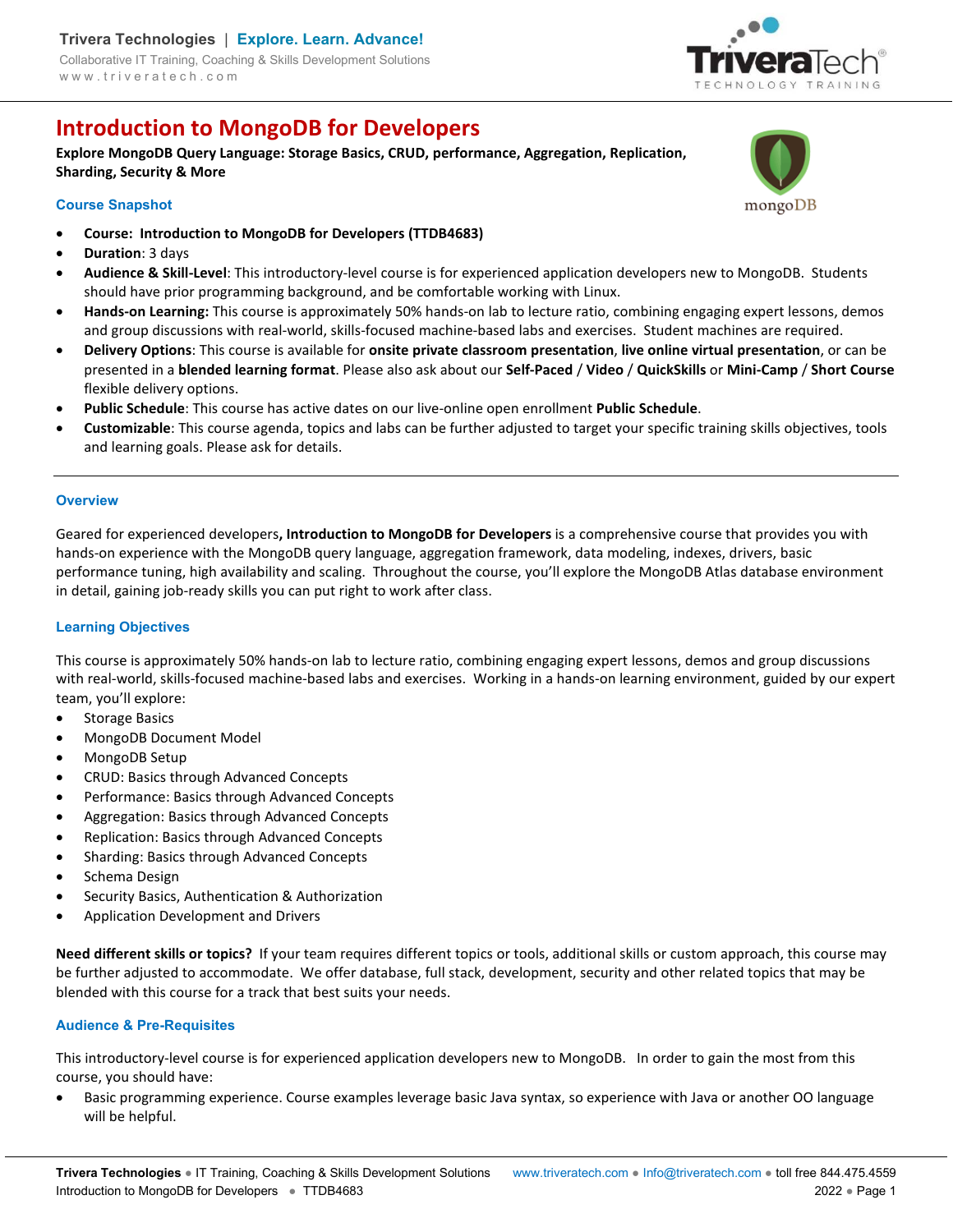

- Prior experience working with databases (Such as MySQL, etc.)
- Experience working in Linux and / or be comfortable working from the command line.

### **Related MongoDB Courses:**

- TTDB4680 Introduction to MongoDB for Developers
- TTDB4683 MongoDB for DBAs
- TTDB4685 NOSQL Database Architecture with Apache Cassandra and MongoDB
- TTDB4688 MEAN Stack Development | Working with MongoDB, Express.JS, Angular, Node.JS & More

#### **Course Topics / Agenda**

Please note that this list of topics is based on our standard course offering, evolved from typical industry uses and trends. We will *work with you to tune this course and level of coverage to target the skills you need most. Course agenda, topics and labs are subject to adjust during live delivery in response to student skill level, interests and participation.* 

# **Day 1**

# **1. Storage Basics**

- What is a Storage Engine?
- WiredTiger Storage Engine
- In-Memory Storage Engine
- Encrypted Storage Engine

# **2. MongoDB Document Model**

- JSON and BSON
- MongoDB Data Types

# **3. MongoDB Setup**

 Lab: Atlas Setup / Local MongoDB Setup

# **4. CRUD Basics**

- Insert Command
- Find Command
- Query Operators
- Lab: Finding Documents
- Remove Command
- Updating Documents
- Lab: Updating Documents

# **5. CRUD Advanced**

- Bulk Writes
- Retryable Writes
- Find and Modify
- **Transactions**

#### **6. Performance Basics**

- Indexes
- Lab: Creating Indexes
- Lab: Using explain()

# **7. Aggregation Basics**

Aggregation Pipeline Concepts

- Aggregation Pipeline Stages
- Aggregation Pipeline Expressions
- Lab: Writing Aggregation Queries

# **Day 2**

- **8. Aggregation Advanced**
- \$lookup stage
- \$graphLookup stage
- Lab: Using \$graphLookup
- \$expr operator
- Lab: Using \$expr
- Faceted Search
- Type Conversions
- **•** Advanced Expression Operators
- Date Expression Operators
- Expression Variables
- Aggregation Pipeline **Optimizations**
- Aggregation in a Sharded Cluster

# **9. Replication Basics**

- MongoDB Replica Sets
- Replica Set Use Cases
- Replication Mechanics

#### **10. Replication Advanced**

- Using Write Concern to Tune Durability Semantics
- Using Read Concern to Tune Read Isolation
- Using Read Preference
- Replica Set Tag Sets

#### **11. Sharding Basics**

- Sharding Concepts
- When to Shard
- What is a Shard Key?
- Zoned Sharding / MongoDB Atlas Global Clusters

# **12. Sharding Advanced**

- Components of a Sharded Cluster
- Sharding Mechanics
- Choosing a Good Shard Key

# **Day 3**

# **13. Schema Design**

- Schema Design Core Concepts
- Common Patterns
- Lab: Data Model for an E-Commerce Site

#### **14. Security Basics**

- Authentication & Authorization
- Lab: Creating an Admin User
- Lab: Creating a readWrite User
- Network Encryption
- Encryption at Rest
- Auditing

# **15. Application Development and Drivers**

- Application Development with MongoDB Drivers
- Lab: Driver Tutorial

#### **16. Performance Advanced**

- Designing Compound Indexes
- Indexing Arrays
- Covered Queries
- Using hint() and Index Filters